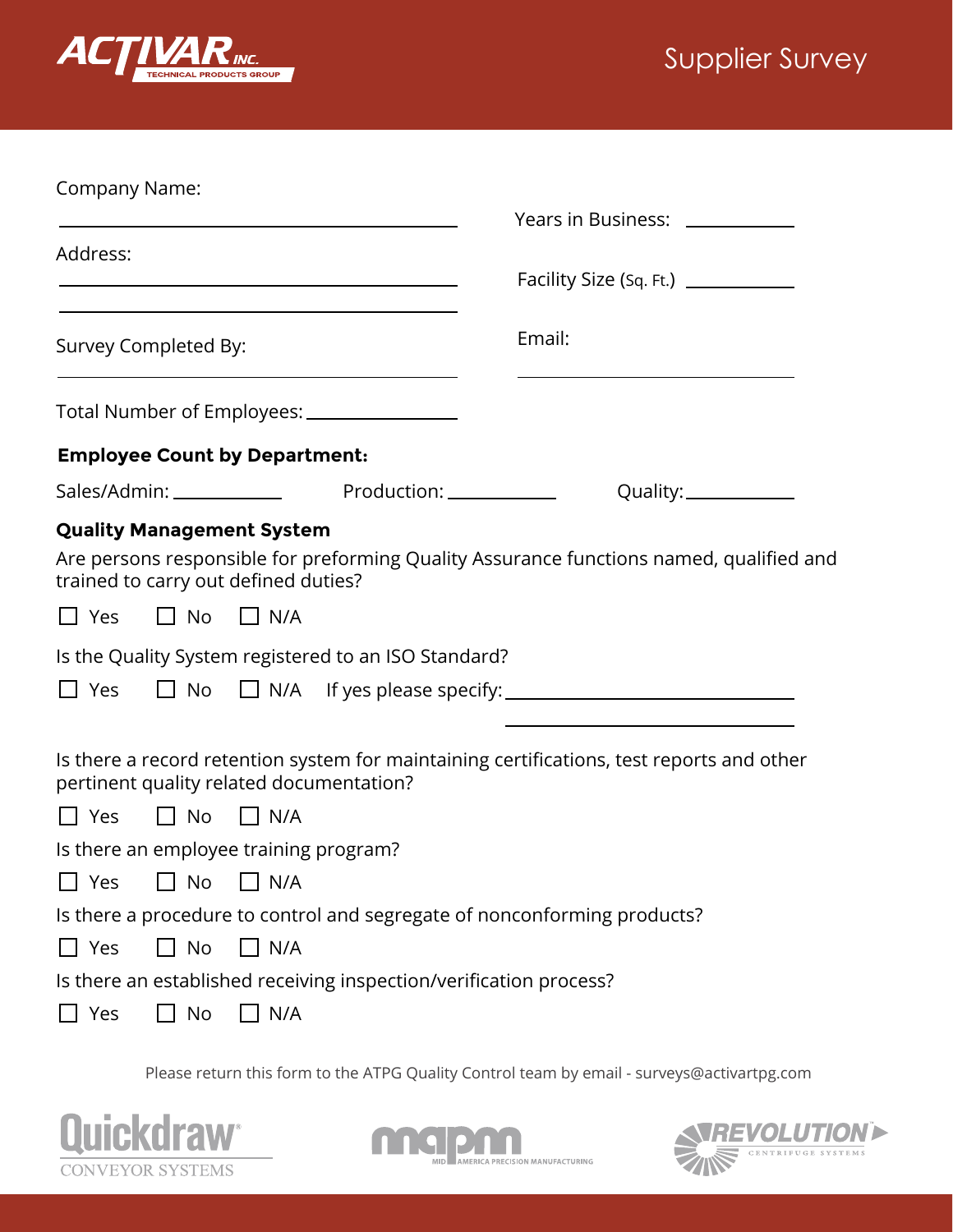

#### **Quality Management System**

Is the Quality System reviewed periodically to assess its continued suitability and effectiveness?

| T Yes | <b>No</b> | $\Box$ N/A |
|-------|-----------|------------|
|-------|-----------|------------|

#### **Contract Review**

Are all new contracts and purchase orders reviewed for adequacy prior to acceptance?

| T Yes | $\Box$ No | $\Box$ N/A |
|-------|-----------|------------|
|-------|-----------|------------|

#### **Document Data Control**

Does the supplier maintain standard procedures for the control of documents, specifications and data pertinent to the product?

 $\Box$  Yes  $\Box$  No  $\Box$  N/A

Are technical data reports specific to the products available, current, legible, and accessible?

| $\Box$ Yes | $\Box$ No | $\Box$ N/A |
|------------|-----------|------------|
|------------|-----------|------------|

Is there a documented procedure for the method of storage, distribution and retrieval of documents?

| $\sim$ | No | N/A |
|--------|----|-----|
|--------|----|-----|

Do records indicate a clear path of traceability?

| ρς | No | N/A |
|----|----|-----|
|----|----|-----|

## **Purchasing**

Is there a procedure that will assure that all items meet the PO and customer requirements?

 $\Box$  Yes  $\Box$  No  $\Box$  N/A

Does the supplier have a list of approved suppliers?

 $\Box$  Yes  $\Box$  No  $\Box$  N/A

# **Product Identification and Traceablility**

Does your program control the identification of product from receipt to delivery?

 $\Box$  Yes  $\Box$  No  $\Box$  N/A

Does your facility co-mingle batches of material to meet the needs of the customer?

| □ Yes | <b>No</b> | $\Box$ N/A |
|-------|-----------|------------|
|-------|-----------|------------|

Do you maintain traceability to the original batches of material?

 $\Box$  Yes  $\Box$  No  $\Box$  N/A





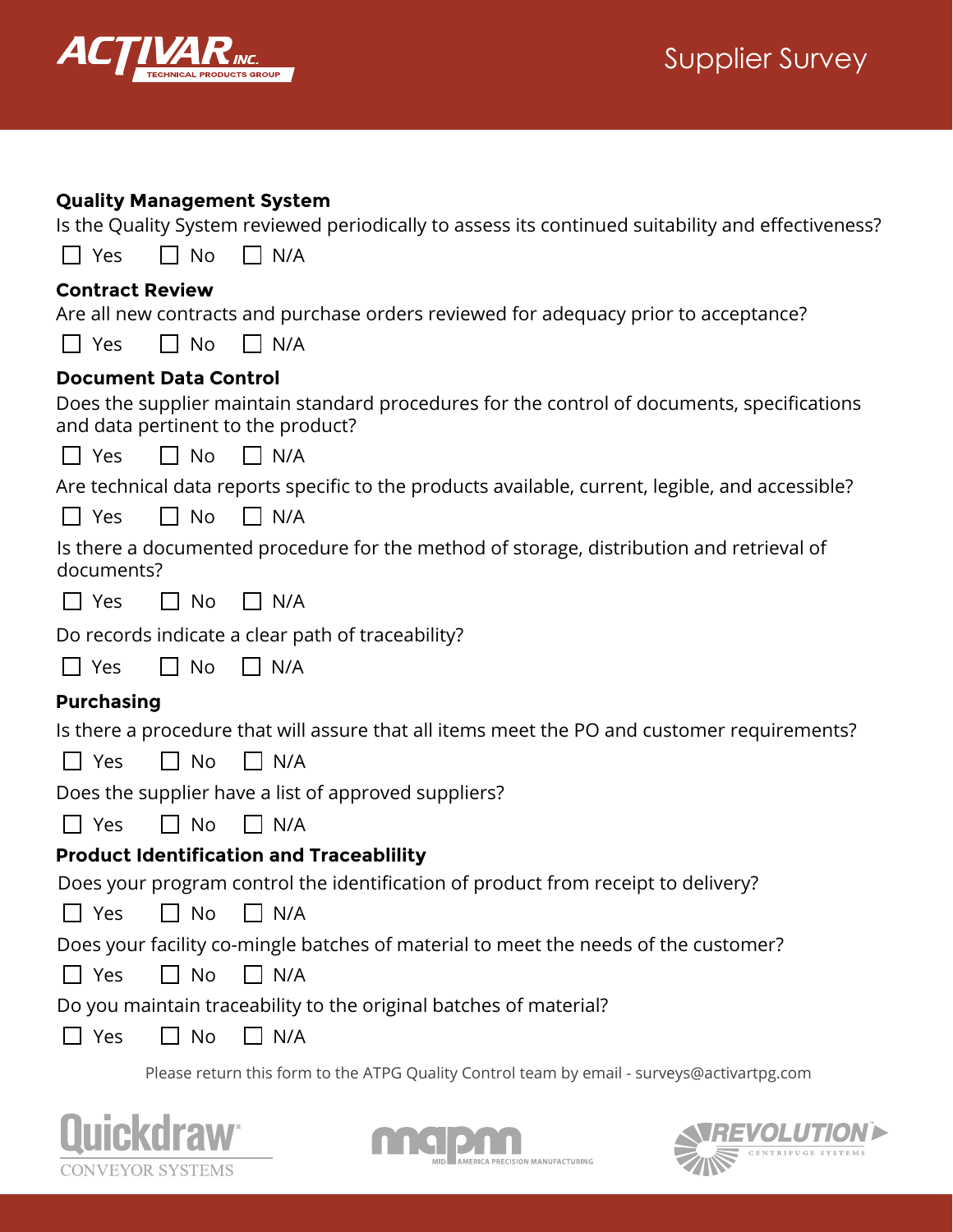

#### **Product Identification and Traceability**

Are the documents that are received with the product checked by inspection personnel for completeness and accuracy?

| Yes | No | N/A |
|-----|----|-----|
|-----|----|-----|

Are the purchase order requirements verified against the product that is received?

| $\Box$ No $\Box$ N/A | $\Box$ Yes |  |  |
|----------------------|------------|--|--|
|----------------------|------------|--|--|

# **Final Inspection**

Does your final inspection verify that the product is in accordance with the purchase order requirements?

 $\Box$  Yes  $\Box$  No  $\Box$  N/A

## **Control of Inspection, Measuring and Test Equipment**

Does your facility document and maintain procedures to control and calibrate measuring and test equipment?



Are all calibrated tools traceable to a recognized national or international standard?



Are calibrated tools identified with the status and date of calibration?

| $\prod$ Yes | $\Box$ No $\Box$ N/A |  |
|-------------|----------------------|--|
|-------------|----------------------|--|

Does your facility have a procedure for the recall of product after shipment if a calibrated tool is found to be un-calibrated?



# **Inspection and Test Status**

Is the system used for identification and test status a documented procedure?

 $\Box$  Yes  $\Box$  No  $\Box$  N/A

Is the identification of the inspection or test status maintained throughout all operations of the product realization?